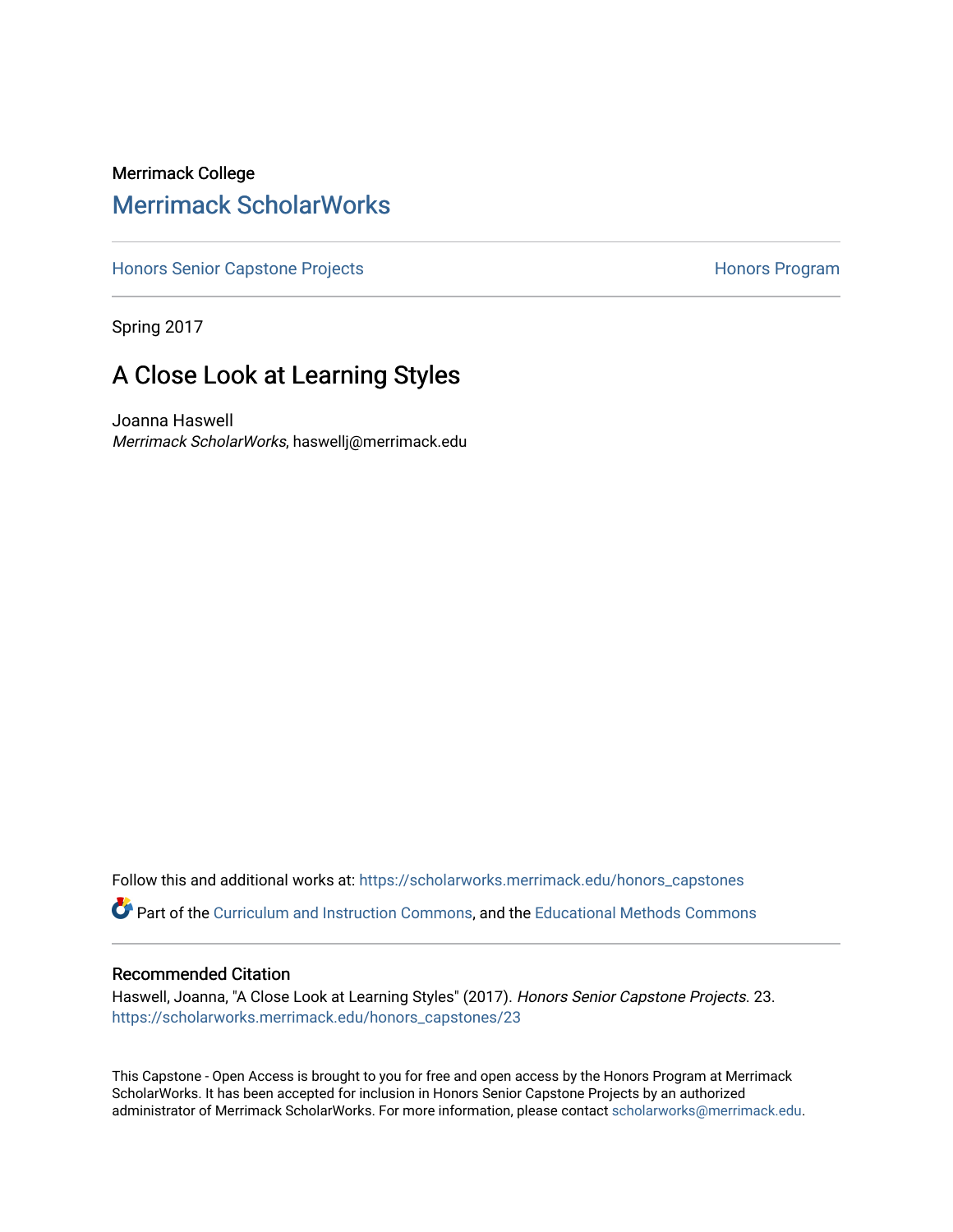# A Close Look at Learning Styles

Joanna Haswell

Honors Senior Capstone

April 30, 2017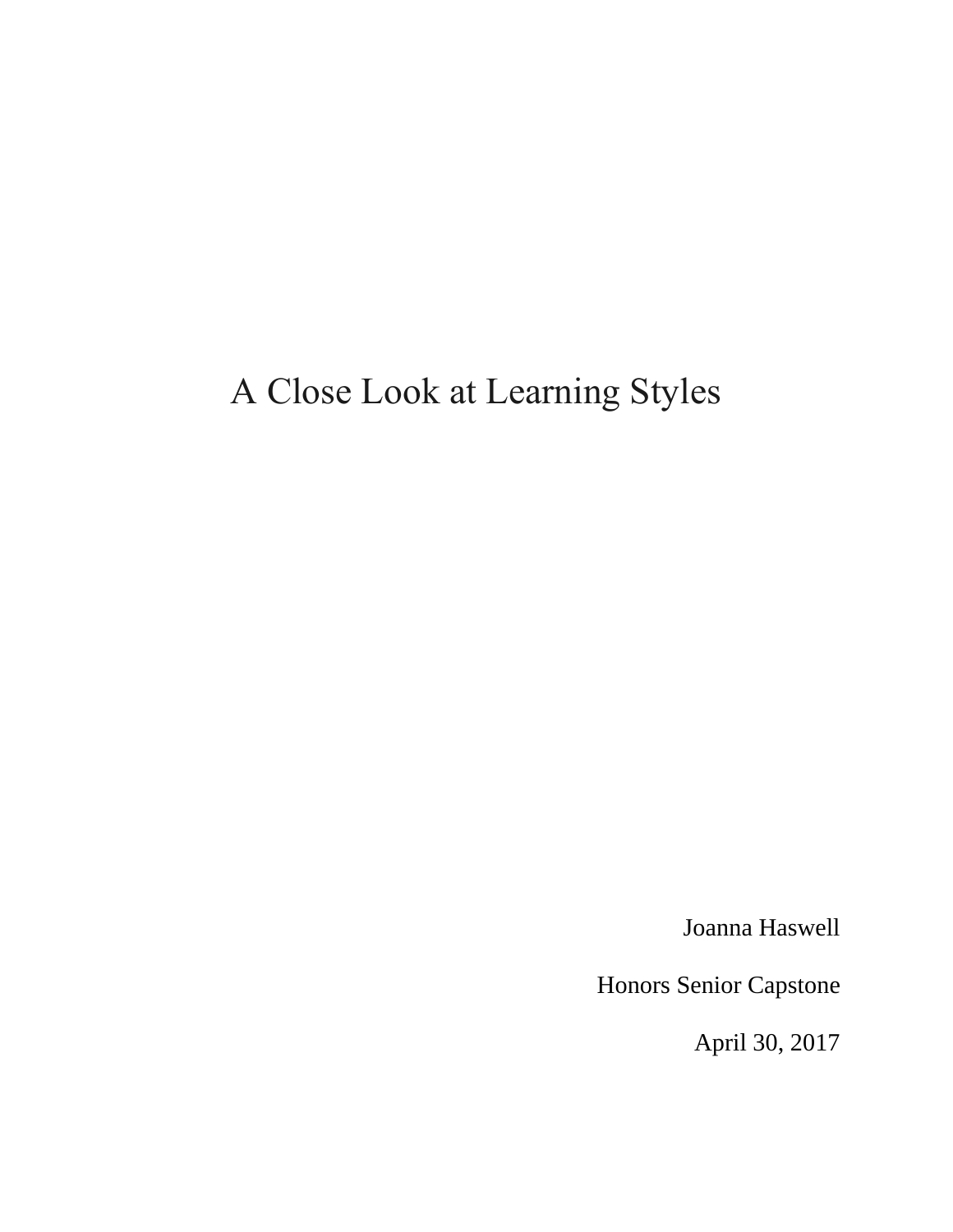The term "learning style" refers to the idea that each student learns in his or her own way. More specifically, a learning style is the preferential way that a student is able to learn, retain, and apply the information that they are learning. In order to bring about success in anything that one does, it is important to understand learning styles, the history of them, their evolution, and how research on them can help one better understand how he or she learns. For example, as a child, hand and body motions and movements are created to go along with songs so that children can perform the action while singing. For children who learn best through actions (kinesthetic learners), they are able to learn the parts of the song while they are moving their body. As a teacher, it is important to know each student's learning style and just as importantly, it is essential for students to understand their own learning style in order for successful learning to occur.

The idea of the term "learning style" was first recognized as early as 334 BC by Aristotle, who believed that, "each child possessed specific talents and skills" (Reiff & National Education Association, W. D., 1992). The concept of learning styles has evolved ever since. After Aristotle began to recognize that children had differences, many researchers began forming their own ideas regarding learning styles. One of these researchers, Lev Vygotsky, began coming up with his own learning theories in 1978. Vygotsky believed that social learning precedes a child's development because a child's development stems from social interactions. He also believed that a child's specific environment will influence how the child thinks and what the child thinks about. Along with this theory, Vygotsky believed that a child's community plays the biggest role in a student's ability to make meaning from things (McLeod, 1970). On the other hand, theorist Jean Piaget believed that a child has to develop before learning. Piaget believed that cognitive development is universal across cultures. Contrary to Vygotsky's theories, Piaget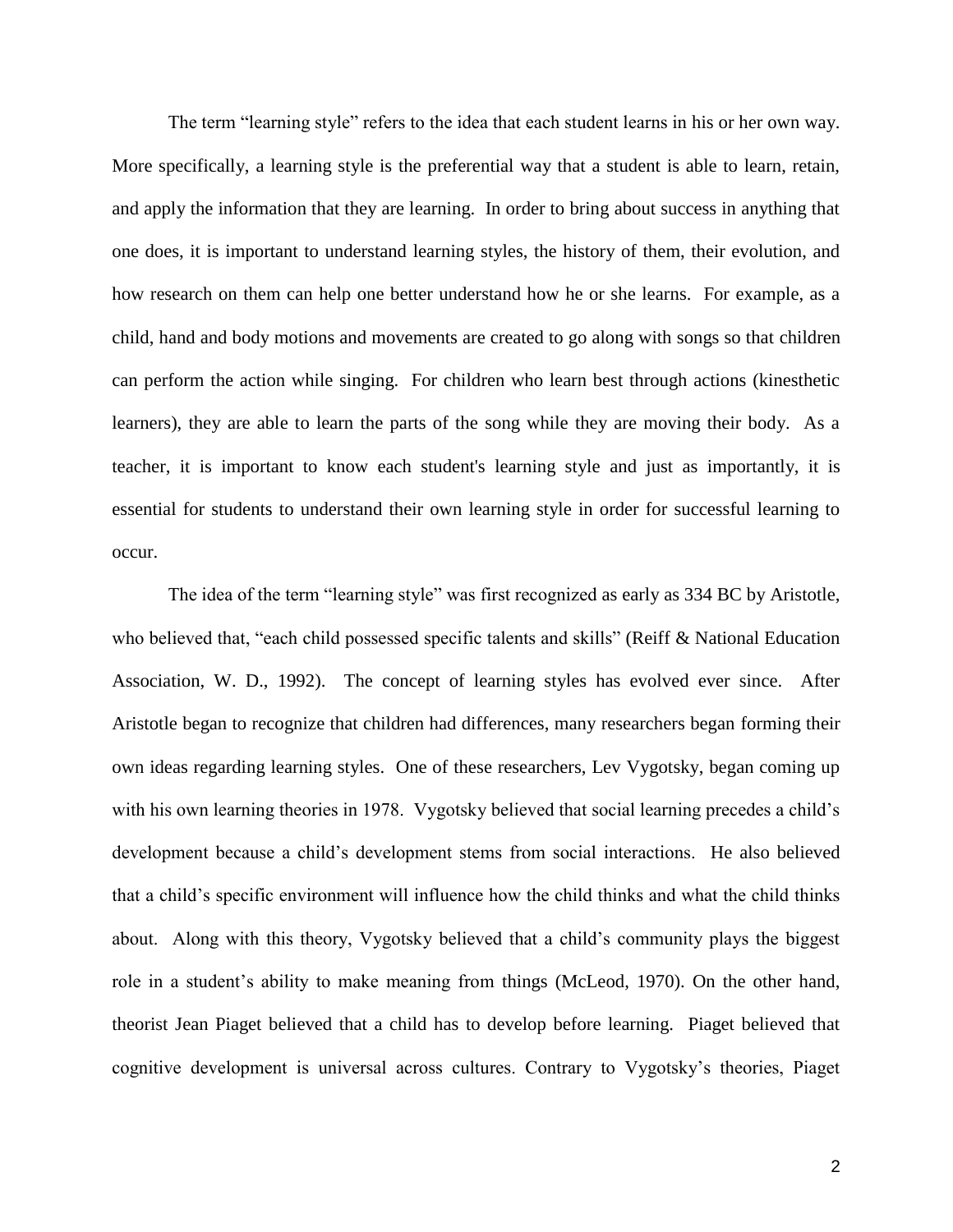believed that a child's development is influenced from his or her own independent experiences, which allow the child to construct his or her own knowledge (McLeod, 1970).

Once different ideas were developed on how children learn, what children need to learn, and what it is that attracts children to learn in different ways, theories were then developed on the different types of learning styles that a child possesses. The most recent and well-known theories have been developed by Howard Gardner, Neil Fleming, and David Kolb. For the purpose of this paper, I am going to focus only on these three learning theorists.

Howard Gardner believed that students learn in ways that are identifiably distinctive. Because of this, Gardner thought it would be best to assess learning in a variety of ways, which is how he came up with the idea of multiple intelligences. Under the Gardner's multiple intelligences, he describes seven different and distinctive learning styles into which he believes that students, and society for that matter, are categorized. Each learning style use different parts of the brain. Gardner's seven distinctive learning styles are the following: visual-spatial--people who think in terms of physical space; bodily-kinesthetic--people who enjoy movement and using their bodies; musical--those who show a keen sensitivity to rhythm and sound, not just with music but in the environment around them; interpersonal--those who understand better through interaction with others; intrapersonal--those who are reflective and learn through understanding their selves; linguistic--those who think in words and enjoy working with written text; and logical-mathematical--those who learn through exploring patterns and relationships (Reiff & National Education Association, W. D., 1992). Although Gardner describes these learning styles as distinctive, a student, or person in society doesn't just have to fall under one style, but can be a composite of multiple styles of intelligences (Gardner, H., & Hatch, T., 1989).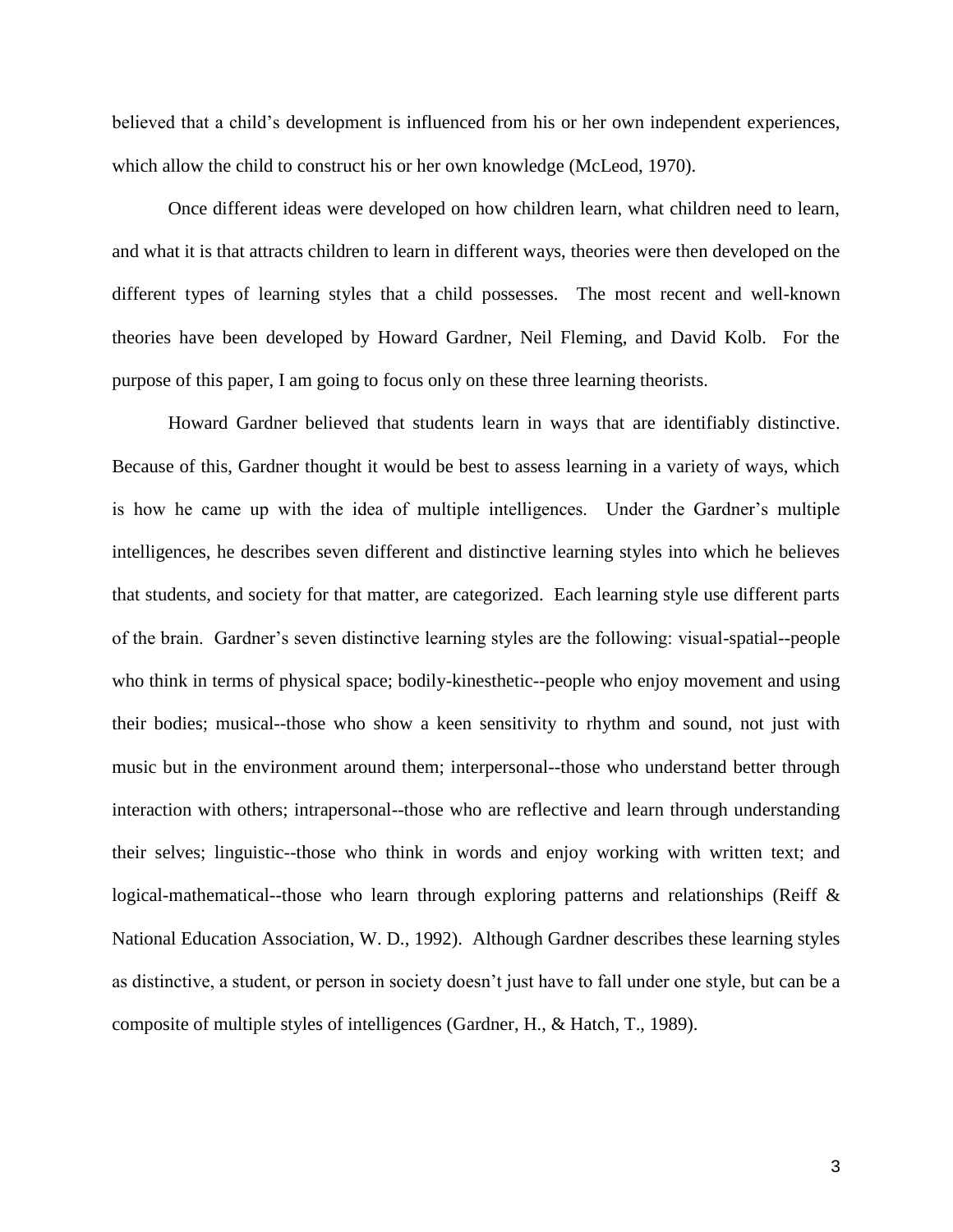Learning styles theorist Neil Fleming had slightly different thoughts regarding learning styles. Fleming developed the acronym, VARK, Visual, Aural, Reading/Writing, and Kinesthetic, referring to the instructional preference in which students, or people in society prefer to take in and give out information. According to Fleming, the Visual aspect of this acronym refers to those who prefer to look at graphs, charts, hierarchies, symbols, and things that other teachers use to represent words (in place of words). For a person with a visual instructional preference, the layout, design, and coloring of a page give them meaning. The Aural part of the acronym refers to those who have a speaking or hearing instructional preference. For example, these people learn best through group discussions, receiving feedback, phone calls, presentations, and through speaking with others. The Reading/Writing part of this acronym refers to those whose instructional preference is working with words that are either read or written. Lastly, the kinesthetic part of this acronym refers to those whose instructional preferences are through "learning by doing" for example, experiences, examples, and/or practice (Fleming, N. D., 2011).

Fleming, like other learning style theorists, believed in the importance for students, teachers, and people in the general society to understand, know, and be comfortable with different learning styles, especially their individualized way of learning. Fleming's strong desire for people in society to understand their style of learning, lead him to become the first to develop a learning style preference questionnaire (Fleming & Baume, 2006).

In 1986, Fleming developed a series of general questions and help sheets that could be used for different populations such as teachers, students, employers, and employees. Fleming's goal was for people to find their individual preferences for the way that they work with information. After filling out the questionnaire, the individuals were asked to tally up how many "a's" they chose, how many "b's" they chose, how many "c's" they chose and how many "d's"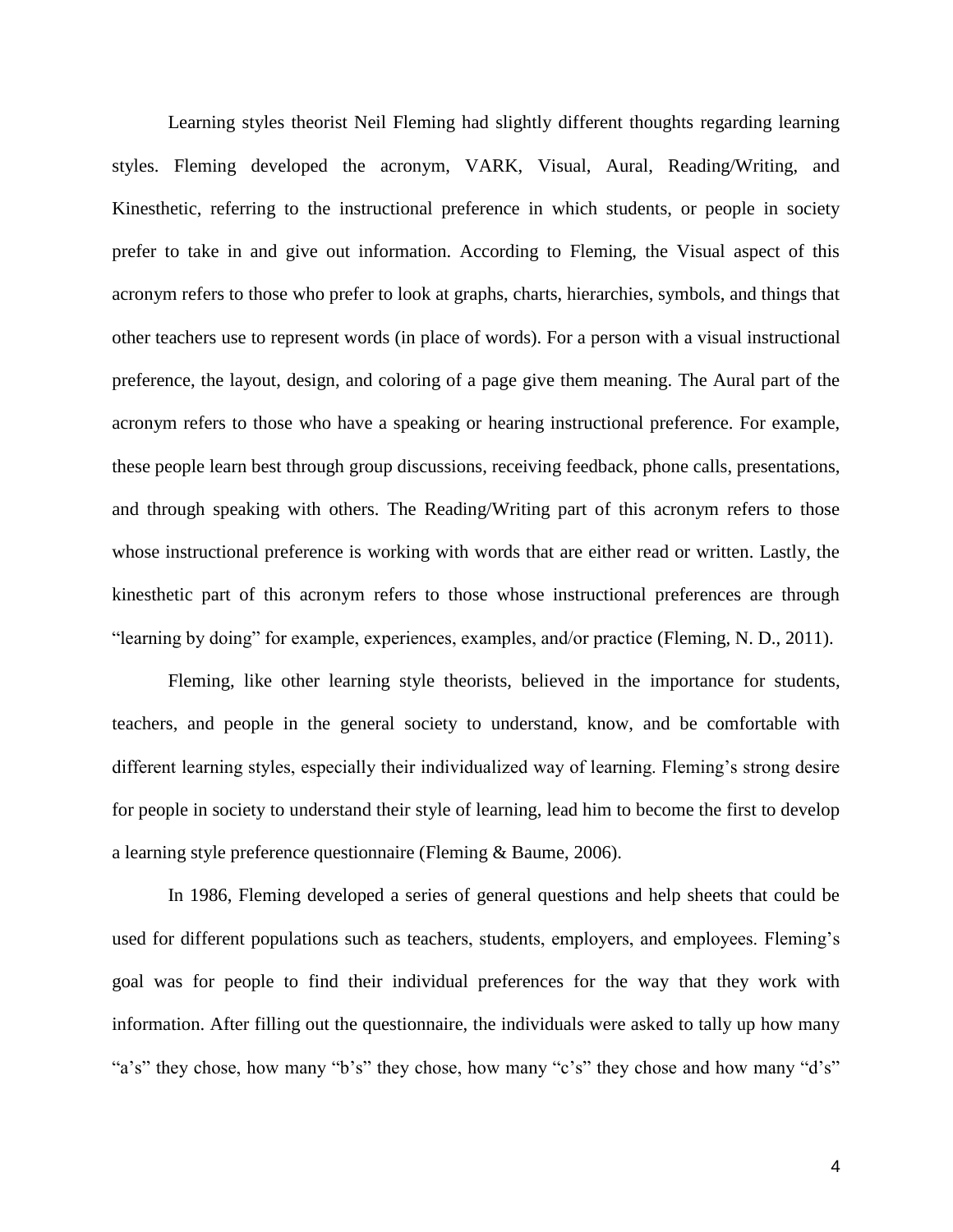they chose. Each multiple choice letter corresponds with a letter in Fleming's acronym, V-A-R-K. Once the individual has tallied up the responses, he or she can then follow the steps on Fleming's help sheets to determine an individual instructional practice preference (Fleming & Mills, 1992).

According to Fleming, he believed that teachers, especially, should benefit from knowing their own individual instructional practice preferences. When a teacher understands his or her own style, he or she will be able to understand the style of teaching that they prefer. In order to meet the diverse styles of instructional practice necessary within the classroom, teachers must attempt to understand their styles to provide the students with a range of learning. Fleming believed that understanding and trying to incorporate all students' instructional preferences in the classroom instead of just teaching using one's own preferences, thereby encouraging the students to adapt to the teacher, will create a more balanced and successful classroom. This adjustment will provide an equal learning opportunity for all students in the classroom, not just for those who have the same style as their teacher (Fleming & Mills, 1992).

Learning style theorist David Kolb looked at learning styles in a slightly different way from both Fleming and Gardner. Kolb's theory is that, "learning is the process whereby knowledge is created through the transformation of experiences" (Kolb, 1984). Under Kolb's theory is what is referred to as his Experiential Learning Cycle. Under the Experiential Learning Cycle, there are four stages: concrete experience, reflective observation, abstract conceptualism, and active experimentation. Kolb believed that one must first encounter a new experience, and then reflect upon that experience. These two steps lead to a new idea or a new concept arising within the person due to analyzing and drawing conclusions upon their reflection. The last part of the Experiential Learning Cycle that Kolb theorized is that a person will then apply the new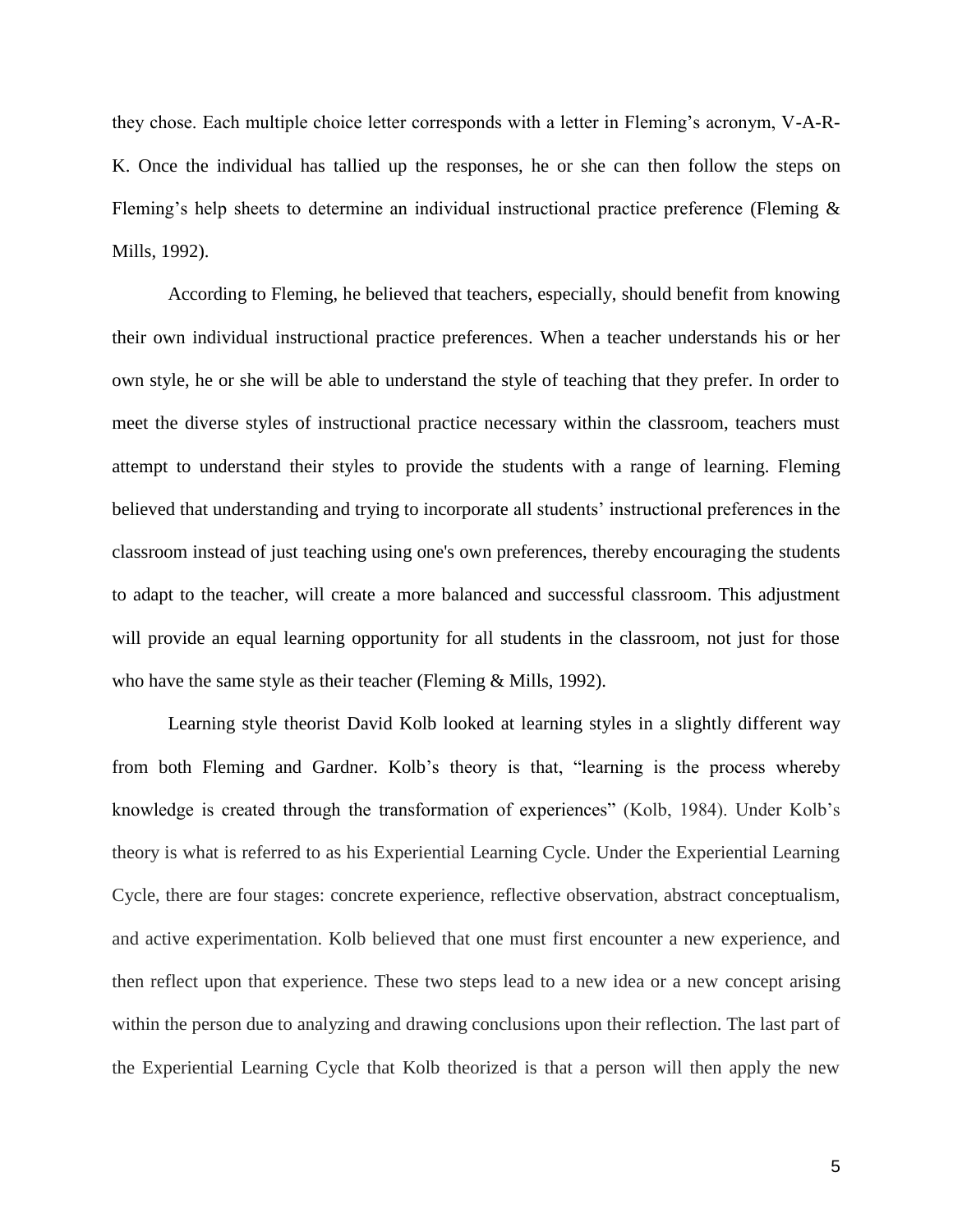ideas, concepts, conclusions, and analyses to the world around them. Kolb believed that a person can enter this cycle at any stage, but in order for the best learning to occur, a learner must experience all stages of the cycle (Experiential Learning, Kolb, 2017).

Kolb's learning styles are based off of his Experiential Learning Cycle. Kolb's theory is founded on the premise that each person is naturally drawn to a single learning style and the factors that contribute to a person's single learning style are one's social environment, educational experiences, or individual cognitive structure. Whichever factor contributes to a person's learning style, Kolb believes that the learning preference itself is resulted from two separate choices we make. Kolb presents these choices on an axis, where the vertical axis (from north to south) is the Perception Continuum, which is how one thinks, feels, or responds to a task and the horizontal axis (from west to east) is the Processing Continuum, which is how one faces a task. Under the Perception Continuum, a person's preference is between Concrete Experience, looking at things as they are, or Abstract Conceptualization, looking at things as concepts or ideas instead of just taking them as they are (Kolb learning styles, n.d.). Under the Processing Continuum, people take the results of their perception continuum and process in one of two ways: Active Experimentation, which is taking what he or she has concluded and trying it out to prove that it works, or Reflective observation, which is taking what he or she concluded and watching to see if it works. In order for a learner to understand their Kolb style of learning, she or he is to take their preferences (the two choices that are made by a person) from both the Processing Continuum and the Perception Continuum to see which of Kolb's four learning styles he or she falls under (Kolb learning styles, n.d.).

David Kolb's four styles of learning correspond to the different stages of experiential learning. The following are the different types of learners, which are described by the conditions

6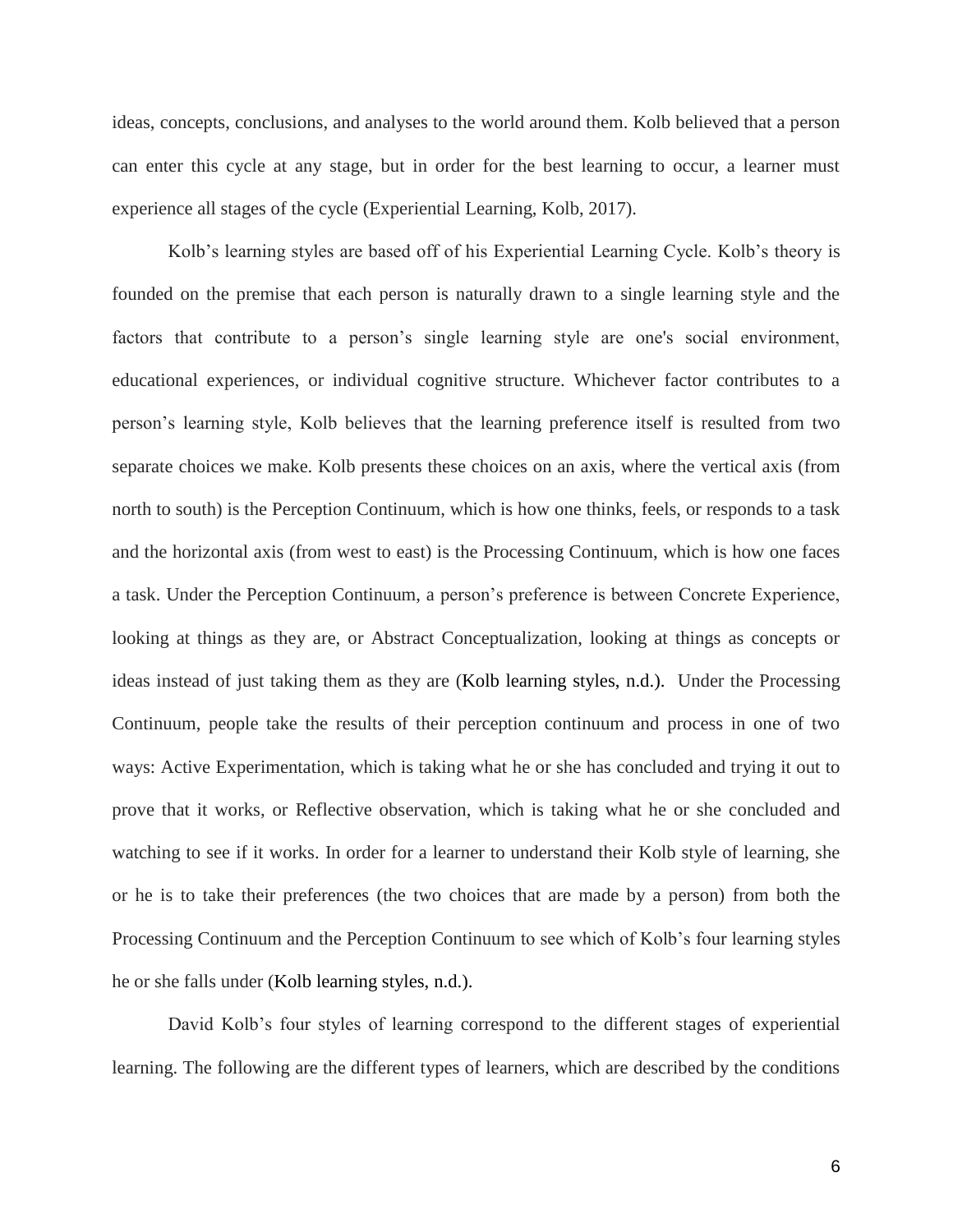that people learn under. The four types are the divergers (those who are concrete experiencers and reflective observers), the convergers (those who are abstract conceptualizers and active experimenters, the accommodators (those who are concrete experiencers and active experimenters), and the assimilators (those who are abstract conceptualizers and reflective observers) (Kolb, 1981). A diverging learner is able to achieve best through looking at things in different perspectives. They perform better by observing and listening to other opinions. An assimilating learner is one that are focused on logical ideas and theories that come from science based research as opposed to theories that are seen as more practical. A converging learner performs is one that is good at prefers to do than to just listen. Converging learners are also good at solving problems and like to find practical solutions to things. An accommodating learner is one that performs best through taking other people's theories and ideas to make a final product or bring forth a result (McLeod, 2013).

For the purposes of good educational practice, it is important to understand the theories and ideas of learning styles. Understanding the ideas and theories of learning styles will allow teachers to adjust their practice to meet the needs of all students. In order to have good educational practice, we need to understand that students, and all people in society for that matter, do not fit in a box. Students themselves need to be able to understand the various styles, theories and ideas of learning so that they can identify ways that they can learn best. Knowing how one learns best will allow students to be able to advocate for themselves to become successful, lifelong learners.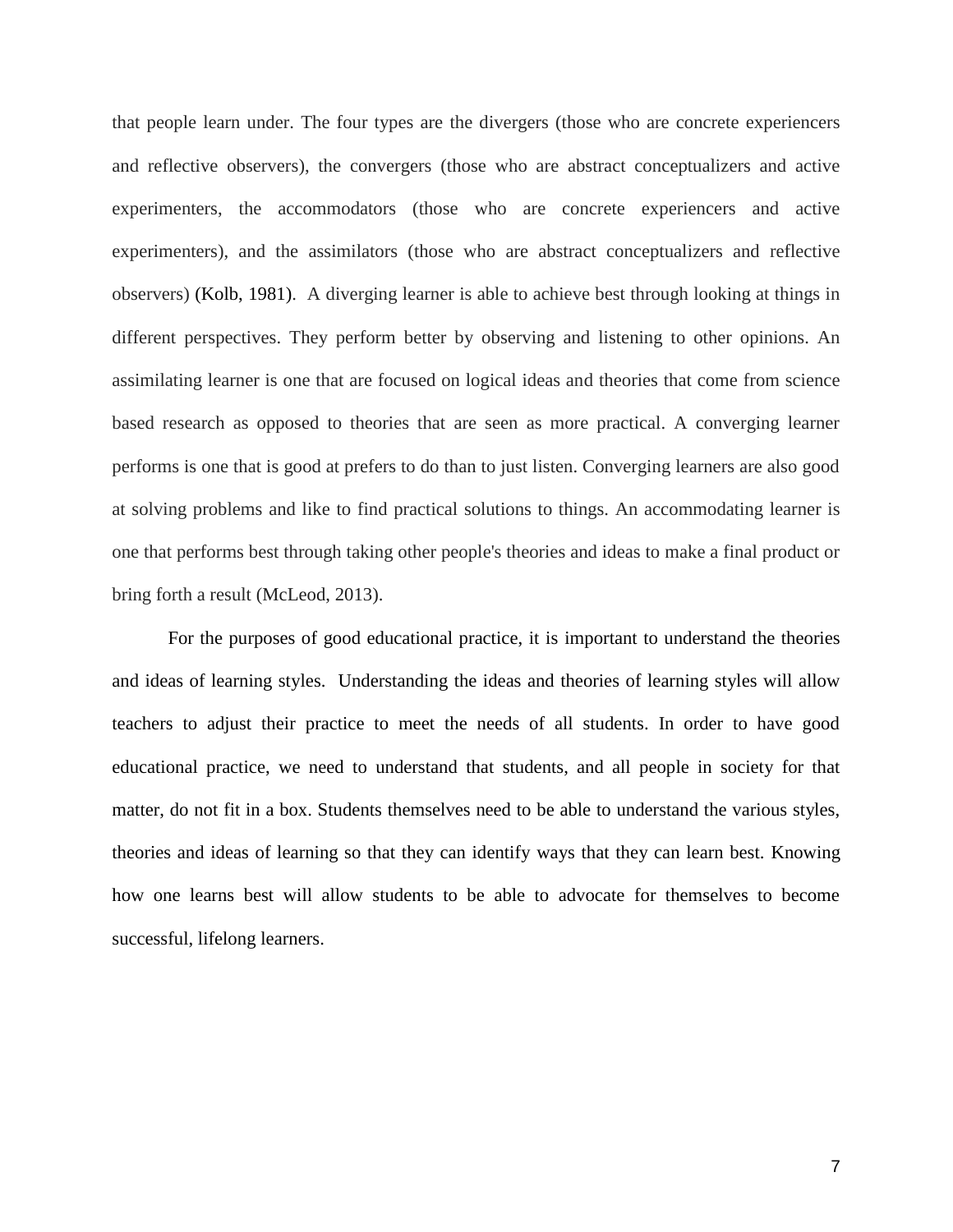#### References

- Experiential Learning (Kolb). (2017, February 04). Retrieved April 27, 2017, from https://www.learning-theories.com/experiential-learning-kolb.html
- Fleming, N., and Baume, D. (2006) L*earning Styles Again: VARKing up the right tree!*, Educational Developments, SEDA Ltd, Issue 7.4, Nov. 2006, p4-7.
- Fleming, N. D. (2011). *Teaching and learning styles: VARK strategies*. Christchurch, N.Z.: Neil D. Fleming.
- Fleming, N. D., & Mills, C. (1992). Not Another Inventory, Rather a Catalyst for Reflection.
- Gardner, H., & Hatch, T. (1989). Multiple Intelligences Go to School: Educational Implications of the Theory of Multiple Intelligences. *Educational Researcher*, (8). 4.
- Kolb learning styles. (n.d.). Retrieved April 27, 2017, from http://www.businessballs.com/kolblearningstyles.htm
- Kolb, D. A. (1981). Learning styles and disciplinary differences. *The modern American college*, *1*, 232-255.
- Kolb, D. A. (1984). *Experiential learning: Experience as the source of learning and development* (Vol. 1). Englewood Cliffs, NJ: Prentice-Hall.
- McLeod, S. A. (2013). *Kolb - Learning Styles*. Retrieved from www.simplypsychology.org/learning-kolb.html